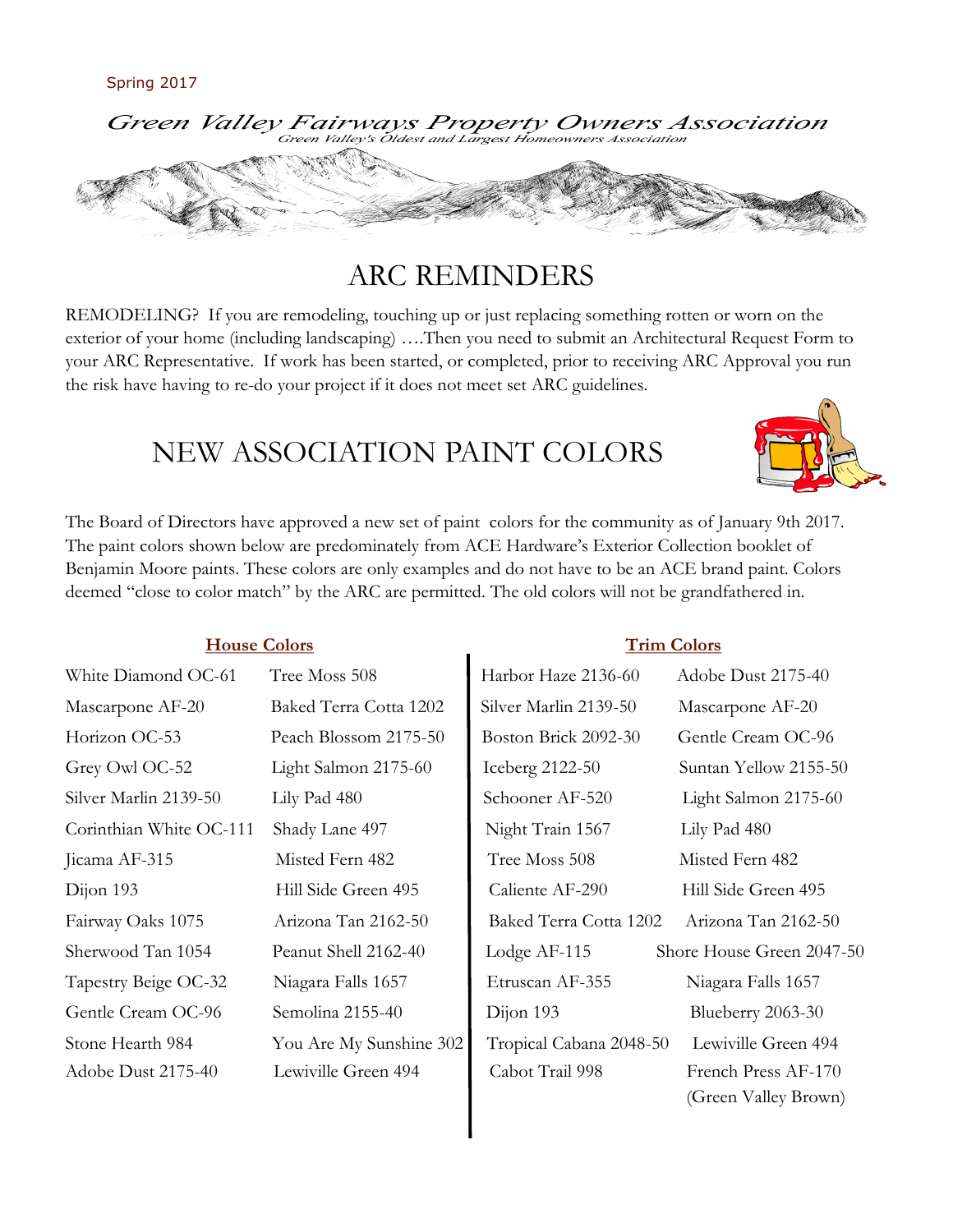# *Guidelines for Dealing with Contractors*

Thinking of remodeling your kitchen, building an addition, or embarking on some other construction project that will require the services of a contractor? If it's something that needs association approval, don't forget to follow the steps of our design review process. Once you have locked down your approval and are ready to break ground, keep you project nailed down with five simple guidelines:

- 1. **Reconcile your contractors' objectives with your own.** You want your project to be completed on time and on budget. Contractors want to maximize their compensation. Design a compensation plan that, at each stage of the project, maximizes your contractors' profit when they achieve your objectives.
- 2. **Nothing drives down prices like competition.** Any price you obtain without competition, will be higher than a price you obtain with it.
- 3. **Write down everything you expect.** Effective competition requires a complete, accurate, and final definition of the goods and services involved in the project.
- 4. **Use standard forms for your contracts.** The American Institute of Architects offers a variety of sample documents at www.aia.org/docs\_default. Just realize there's no such thing as a standard project and customize your contracts accordingly.
- 5. **There is no substitute for professionalism.** An architect, contractor, or other participant in your project who has a track record of character and professionalism will likely demonstrate those qualities on your project. A participant with the opposite track record will probably remain true to form.

# *Dangers of Feeding Javelinas*

Since we live in the desert and enjoy all the wildlife that roam our State, it is actually illegal to feed wildlife in the State of Arizona (A.R.S. 13-2927). The exception for feeding wildlife is birds and squirrels. The most common animal that one should not feed is the Javelinas. It is reported that there have been several javelina sightings in the Green Valley area related to residents feeding them. It is encouraged to watch wildlife from a safe distance. Javelinas if cornered or feel their young are being threatened will act defensively, like charging, clacking their teeth, or even bark or give a growling sound. Most people may not know javelinas can attract mountain lions who prey on the animal. The way to discourage a javelina from sticking around is to make loud noises (bang pots, yell, stomp on the floor ect.) or use water from a garden hose, or throw small rocks in there direction. If you have difficulty with a javelina or javelinas leaving or they are getting defensive and you don't feel safe please call Arizona Game and Fish Department regional office at (623)236-7201 to report the issue.



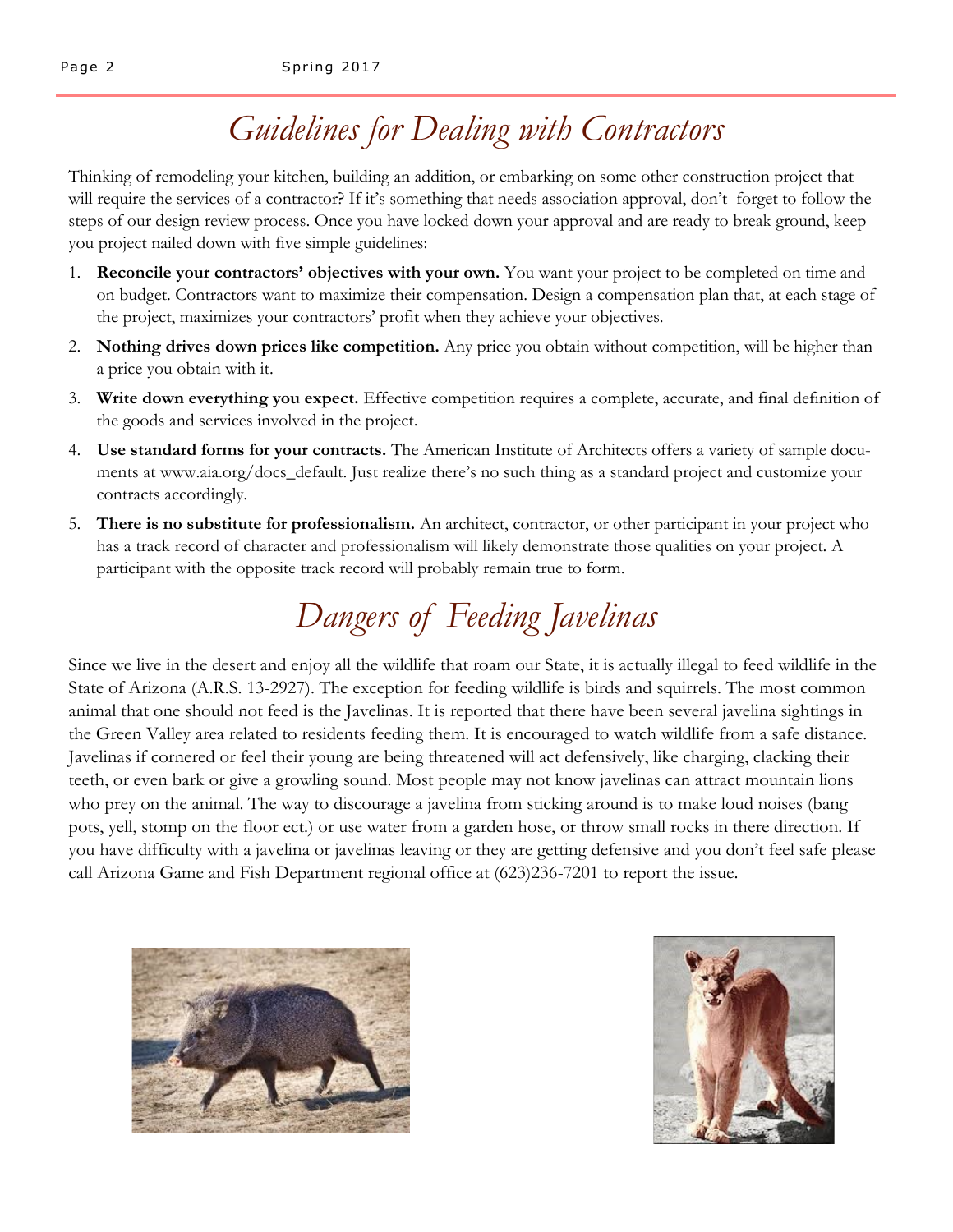# *Your Commitment as a Homeowner*

The association is glad you've found a home in our community. We presume it has all the amenities you were seeking and you're settling in nicely. This is the time the association likes to remind new homeowners that common-interest communities like ours create some unique obligations to the community and to other residents within it:

**Read and comply with the community's governing documents.** You should have received a package of documents well before you closed on your home. If you don't ask the manager or a member of the board for copies. Make sure you understand what's included in them, particularly the rule about pets, parking, your home's exterior maintenance, architectural guidelines and when you must pay association assessments.

**Provide current contract information to association board members or the manager.** Make sure they know how to reach you in case of an emergency, and ask them to notify you of association meetings and other important events. If you rent out your home, provide contact information for your tenants also for use in an emergency.

**Maintain your property according to established standards.** The community's appearance can add value to all the homes within it, so it's important to keep landscaping neatly groomed and your home's exterior well maintained.

**Treat association leaders honestly and respectfully.** Board members are homeowners who have volunteered to give their time and energy freely to govern the community. While you should share your concerns about the community with them, do so in a way that's constructive, informative and helpful.

**Attend board meetings and vote in community elections.** Board meetings are open to all who wish to sit in and keep up with issues under discussion. The association is a democracy, and your voice and vote can affect important issues.

**Pay association assessments and other obligations on time.** Your regular assessments pay for common area maintenance, amenities and other shared expenses. If you don't pay on time, the burden for paying your portion of the association's bills fall on your neighbors. Contact a board member or the manager, if you're having problems, to discuss alternate payment arrangements.

**Ensure that tenants, visiting relatives and friends adhere to all rules and regulations.** If you are leasing your home, you're liable for maintaining the condition of the home and for the behavior of those who live in it. Make sure to screen tenants thoroughly, and familiarize them with community's rules.

## **Contact Information**

- - - - - - - - - - - - - - - - - - - - - - - - - - - - - - - - - - - - - - - - - - - - - - - - - - - - - - - - - - - - - - - - - - - - - - - - - - - - - - - - - - - - - - - - - - - - - -

|                                      | Owner(s)                                                                                                               |  |
|--------------------------------------|------------------------------------------------------------------------------------------------------------------------|--|
|                                      |                                                                                                                        |  |
|                                      |                                                                                                                        |  |
|                                      | Phone#________________________(Home/Work/Cell) Phone#_______________________(Home/Work/Cell)                           |  |
|                                      | Email Address(s)                                                                                                       |  |
|                                      | Alternate Mailing Address <b>Executive Contract Contract Address</b> 2014 and 2015 and 2016 and 2017 and 2017 and 2017 |  |
|                                      |                                                                                                                        |  |
| <b>Emergency Contact Information</b> |                                                                                                                        |  |

In case of emergency, is someone authorized to access the premises of your home?

 $Name$  Phone  $\#$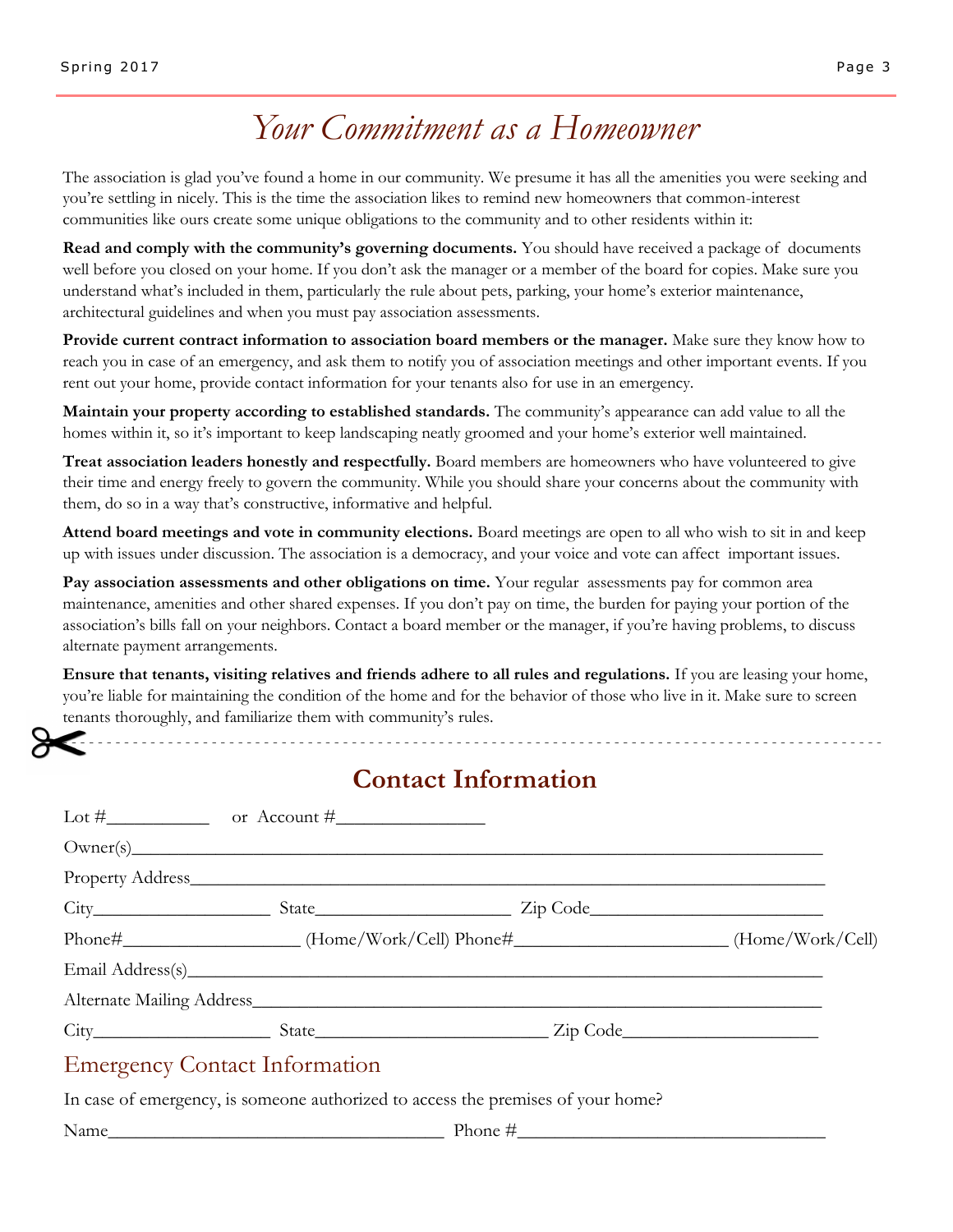# Notice from Haven Golf Course



HAVEN Golf Course

To Whom It May Concern,

There has been some question about people working on houses having access to their property from Haven Golf Course. The home owner's property lines run either on their fence lines or on their utility lines. The golf course owns the property from there. There is a utility easement that is located on Haven Golf Course's property. The utility easement is for power, cable, telephone, gas, and sewage companies. This easement is not for house construction, yard work, etc. Haven has allowed licensed contractors to access some of these properties from Haven's property if the licensed contractor follows some simple rules. Contact Greg Chesney at Haven Golf Course 520-625-2522 for permission. Deliver a Certificate of Insurance which releases Haven Golf Course from any liability from injury or damages. If these requirements are not met the workers on Haven Golf Course's property or using Haven Golf Course's property for access will be required to leave the property immediately.

I hope this clears up any future questions.

Thank/You,

Greg Chesney

Haven Golf Course General Manager

(520) 625-4281 Fax: (520) 648-2884 110 N. Abrego Drive Green Valley, Arizona 85614